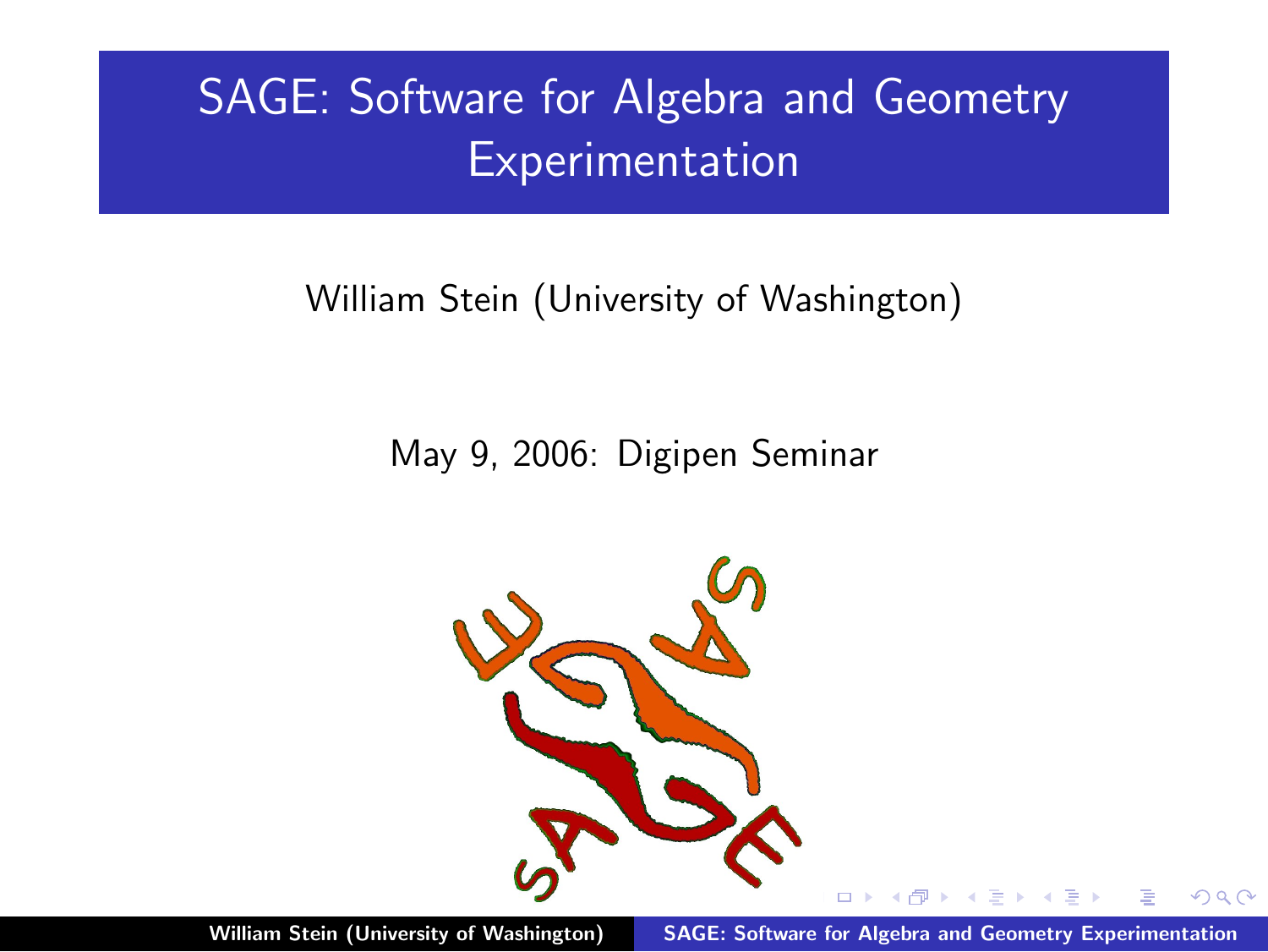# What is SAGE?

I started SAGE in early 2005, and it has since mushroomed. There are now dozens of contributors all over the world and an extremely active mailing list.

- 1. Completely free and open source.
- 2. A new computer algebra system. Uses a mainstream language (unlike Magma, Gap, Mathematica, Maple, etc.)
- 3. A new way to use your software. Use all your favorite (**commercial** or free) mathematics software together.

A + + = + + = +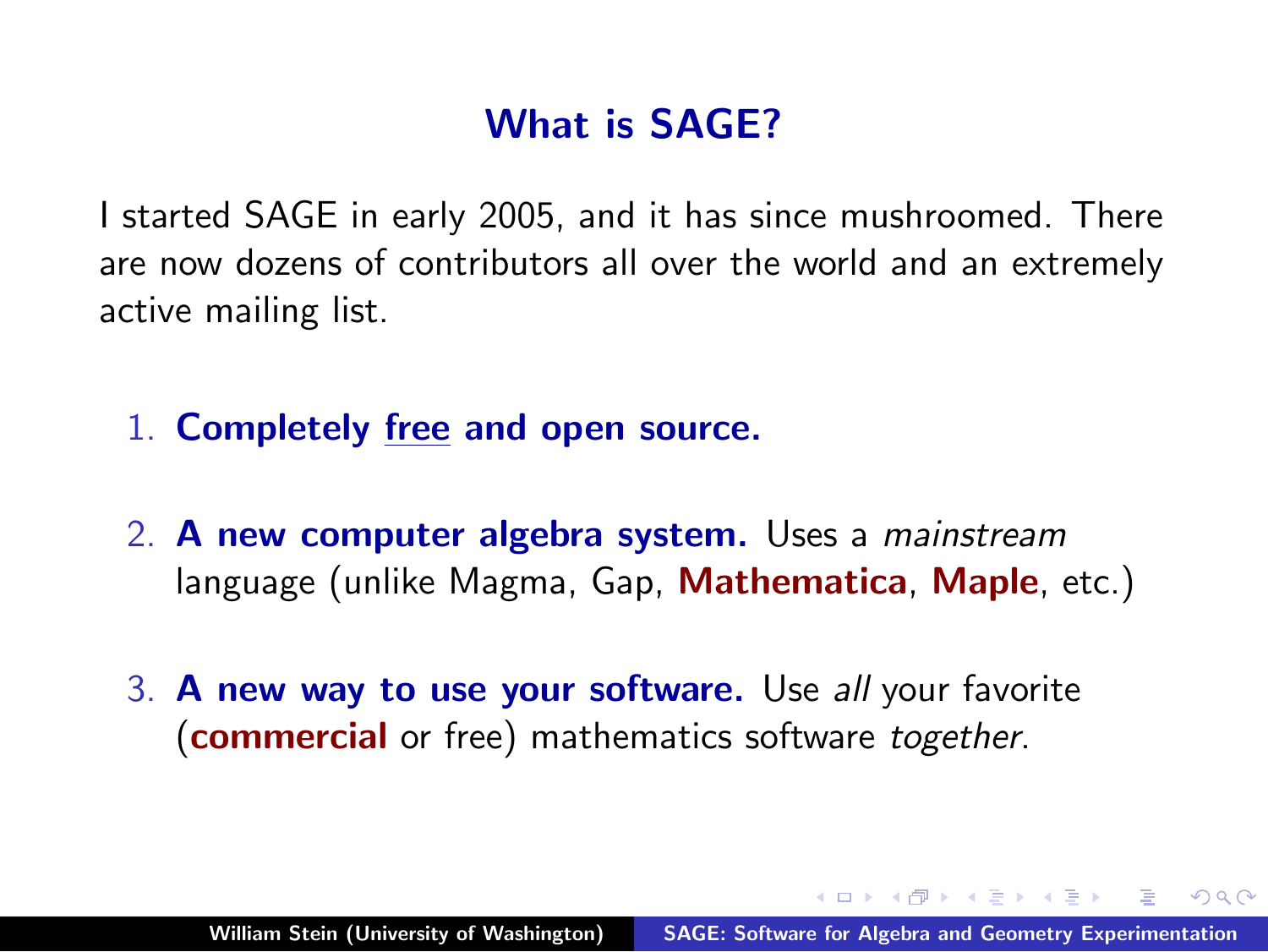#### Does Open Source Matter for Math Research?

"You can read Sylow's Theorem and its proof in Huppert's book in the library [...] then you can use Sylow's Theorem for the rest of your life free of charge, but for many computer algebra systems license fees have to be paid regularly [...]. You press buttons and you get answers in the same way as you get the bright pictures from your television set but you cannot control how they were made in either case.

With this situation two of the most basic rules of conduct in mathematics are violated: In mathematics information is passed on free of charge and everything is laid open for checking. Not applying these rules to computer algebra systems that are made for mathematical research [...] means moving in a most undesirable direction. Most important: Can we expect somebody to believe a result of a program that he is not allowed to see? "

– J. Neubüser in  $1993$  (he started GAP in 1986).

- オート オート オート

 $\Omega$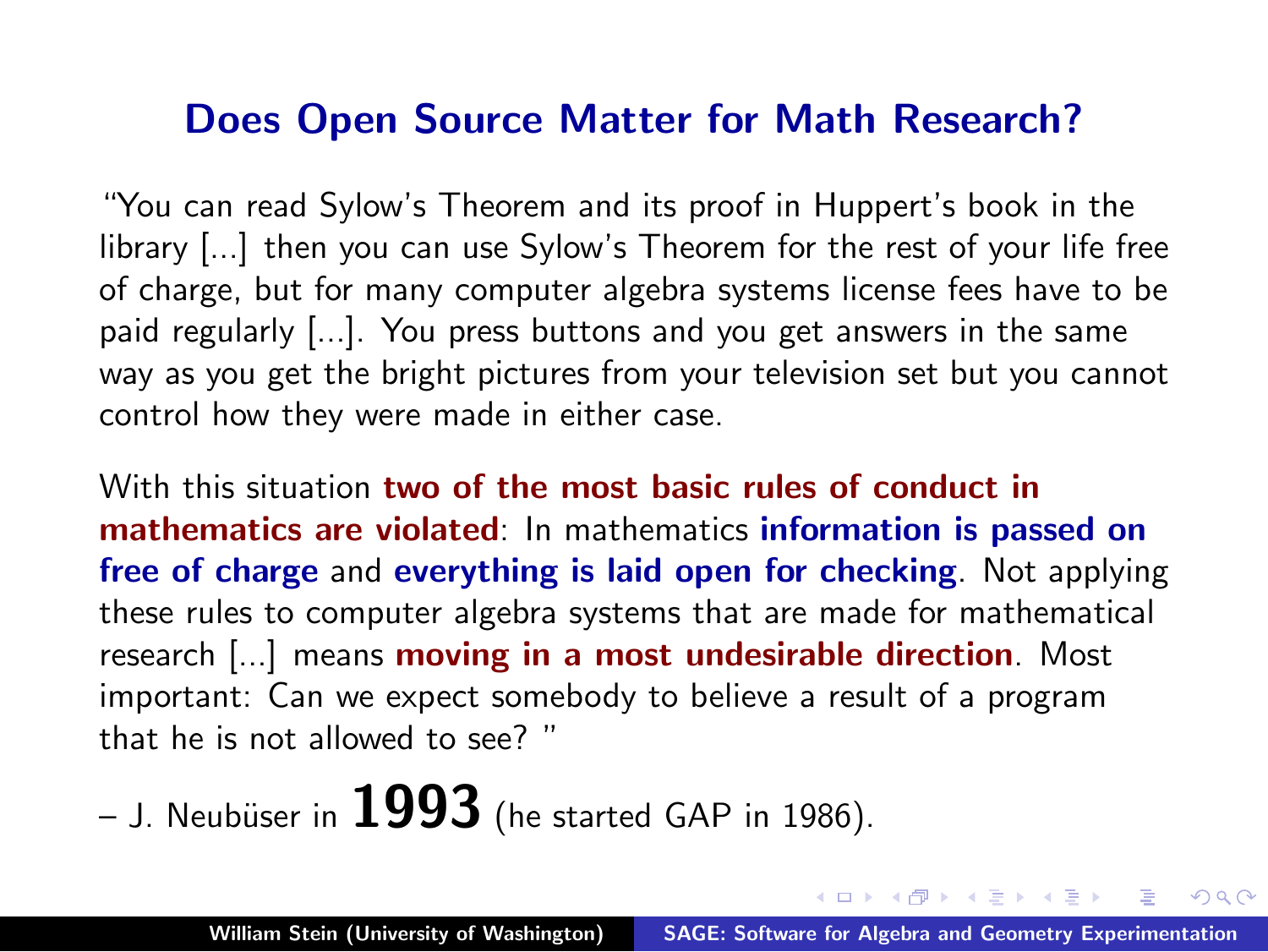#### SAGE: A New Computer Algebra System

| algebras       | edu            | interfaces modular schemes |       |                   |
|----------------|----------------|----------------------------|-------|-------------------|
| categories ext |                | lfunctions modules sets    |       |                   |
| coding         | functions libs |                            |       | monoids structure |
| crypto         | geometry       | matrix                     | plot  | tests             |
| databases      | groups         | misc                       | rings |                   |

 $$ cat$  \*/\*.py \*/\*/\*.py \*/\*/\*/\*.py \*/\*.pyx \*/\*/\*.pyx |sort|uni 58858

 $$ cat$  \*/\*.py \*/\*/\*.py \*/\*.pyx \*/\*/\*.pyx |sort|uniq|grep "sage: 6845 <-------- EXAMPLE INPUT LINES!

<span id="page-3-0"></span>→ 伊 → → ミ → → ミ → ニ → ラ Q Q →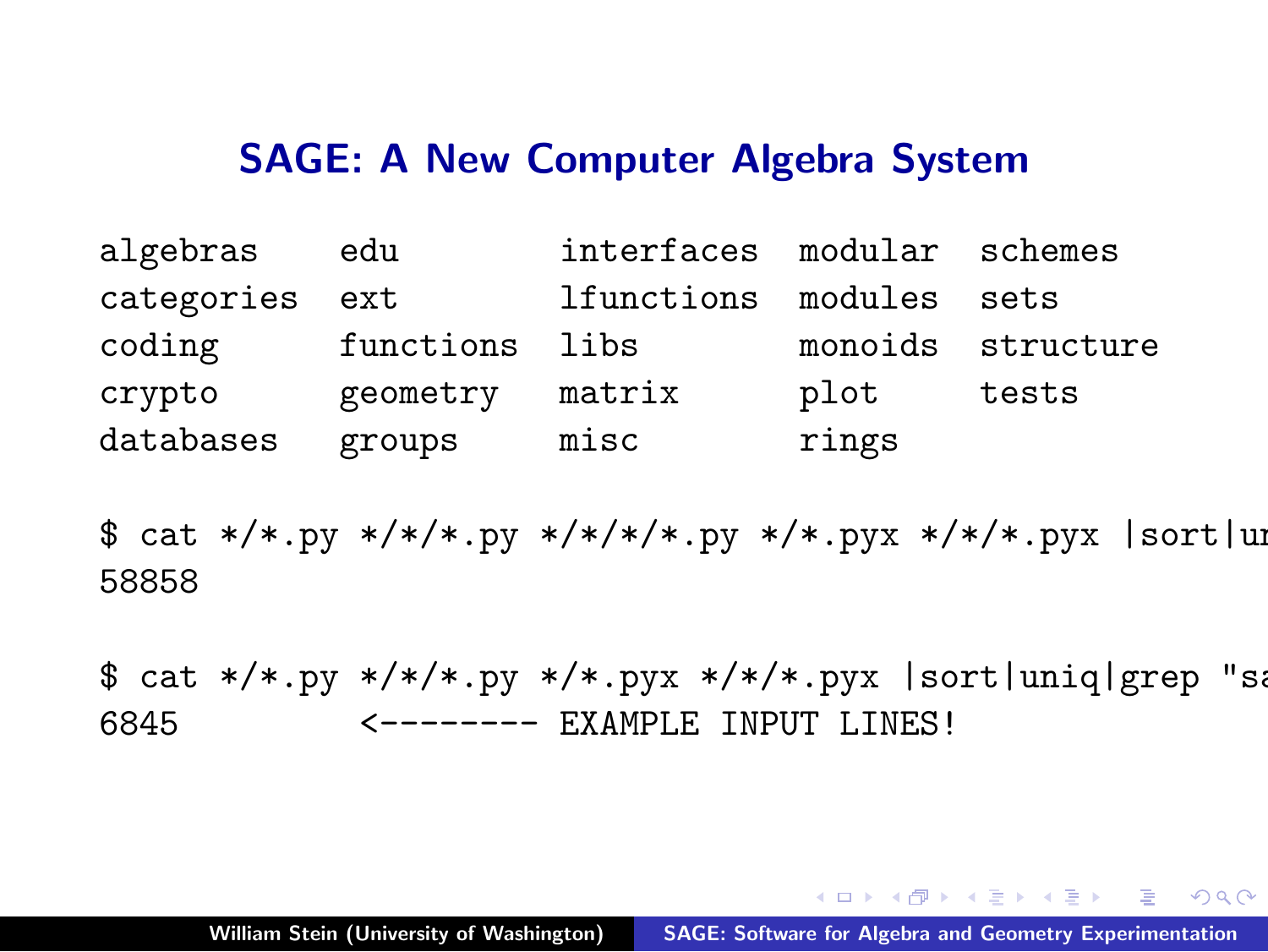## Cooperation: "Everything Under One Roof"

SAGE has many interfaces (**bold included** with SAGE):

- $\triangleright$  GAP (started 1986)– groups, discrete math
- $\triangleright$  Singular (started 1987) polynomial computation
- $\triangleright$  PARI/GP (started 1987) number theory
- $\triangleright$  Maxima (started 1967) symbolic manipulation
- $\triangleright$  mwrank, ec, simon, sea elliptic curves
- $\triangleright$  Macaulay2 (started 1993) (soon to be included)
- $\triangleright$  KANT/KASH sophisticated algebraic number theory
- $\triangleright$  Magma (started 1973) high-quality research math environment
- $\blacktriangleright$  Maple symbolic, educational
- $Mathematica symbolic, numerical, educational$
- Octave (started 1992) numerical analysis
- ▶ Specialized: mwrank, gfan, sympow, ntl, genus2reduction, polymake, lcalc (Rubinstein), dokchitse[r;](#page-3-0) [mo](#page-5-0)[r](#page-3-0)[e t](#page-4-0)[o](#page-5-0) [c](#page-0-0)[om](#page-14-0)[e..](#page-0-0)[.!](#page-14-0)

<span id="page-4-0"></span> $\Omega$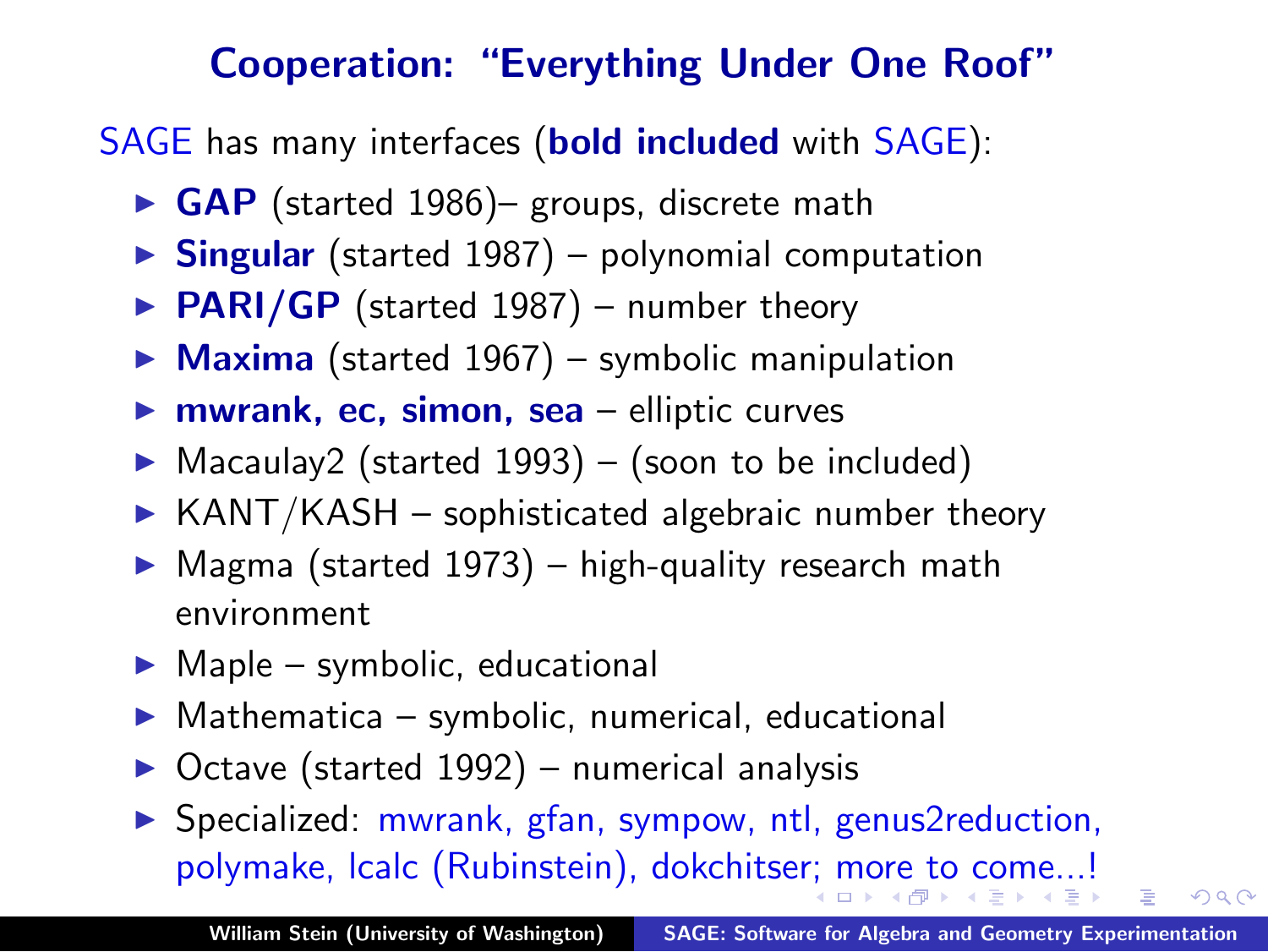# Python: A Mainstream Programming Language

- $\blacktriangleright$  Guido van Rossum released first Python in 1991.
- $\triangleright$  A "gluing language", i.e., design to be easier to use libraries and other programs.
- $\triangleright$  VAST range of libraries: graphics, 3d simulation, web programming, numerical analysis, etc.
- $\blacktriangleright$  Easy to read code
- $\triangleright$  function? gives documentation about function and function?? gives the source code.
- **IPython:** Awesome!

<span id="page-5-0"></span>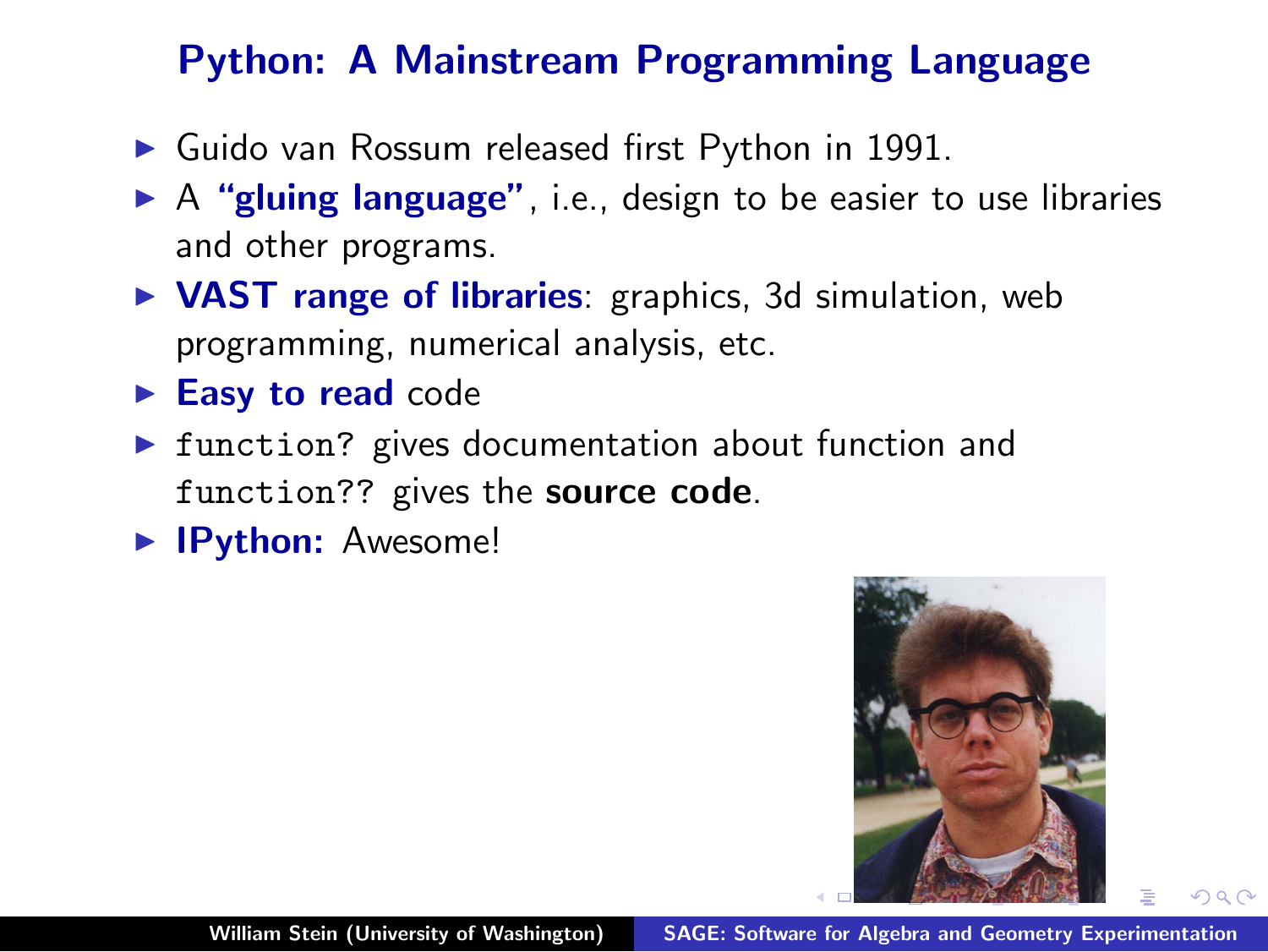## Pyrex: Compiled Python-like language

- 1. Written by **Greg Ewing** of New Zealand.
- 2. Code converted to C code that is compiled by a C compiler.
- 3. Easy to use  $C/C++$  code and libraries from Pyrex.
- 4. Time-critical SAGE code gets implemented in Pyrex, which is (as fast as) C code, but easier to read (e.g., since all variables and scopes are explicit).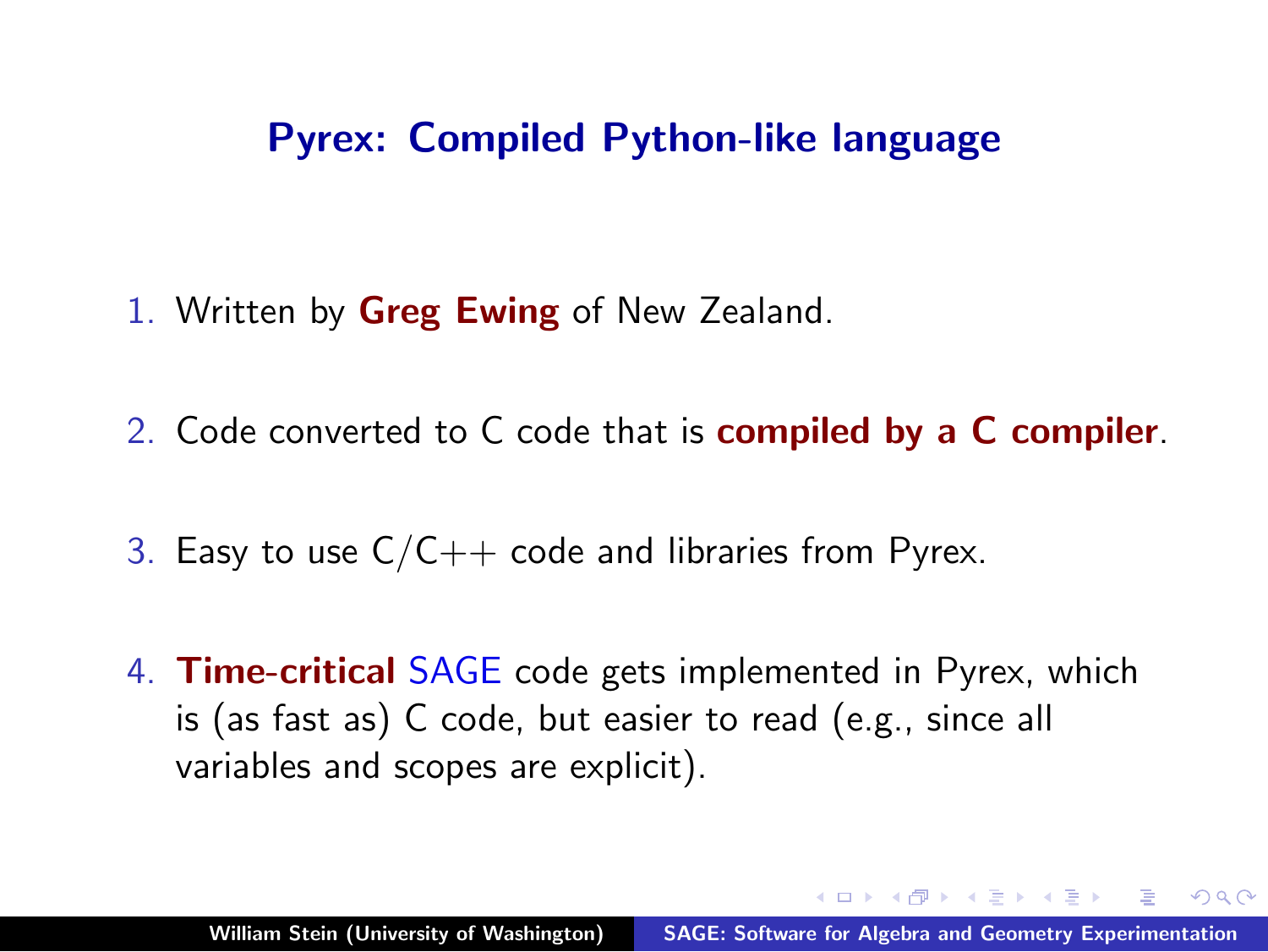#### Examples: Using other systems...

```
sage: mathematica('N[Gamma[Pi + I]]') \qquad # optional
1.0302984069822916 + 1.602604587678414*I
sage: G = \text{mathematica('Plot3D[Sin[x]*Cos[y], {x, 2, 10}, {y, 2, 10}]')sage: G.show();
```

```
sage: gp. zeta(2) # number theory
1.644934066848226436472415167
sage: gp.factor(2006)
[2, 1; 17, 1; 59, 1]
sage: f = maxima('x*sin(x)^2').integral('x'); f # calculus
-(2*x*sin(2*x) + cos(2*x) - 2*x^2)/8sage: maple.eval('solve({ 2*x + 3*y = 1, 3*x + 5*y = 1 })')
```

```
\{y = -1, x = 2\}
```
K ロ ▶ K @ ▶ K 로 ▶ K 로 ▶ 『 코 │ ◆ 9 Q (^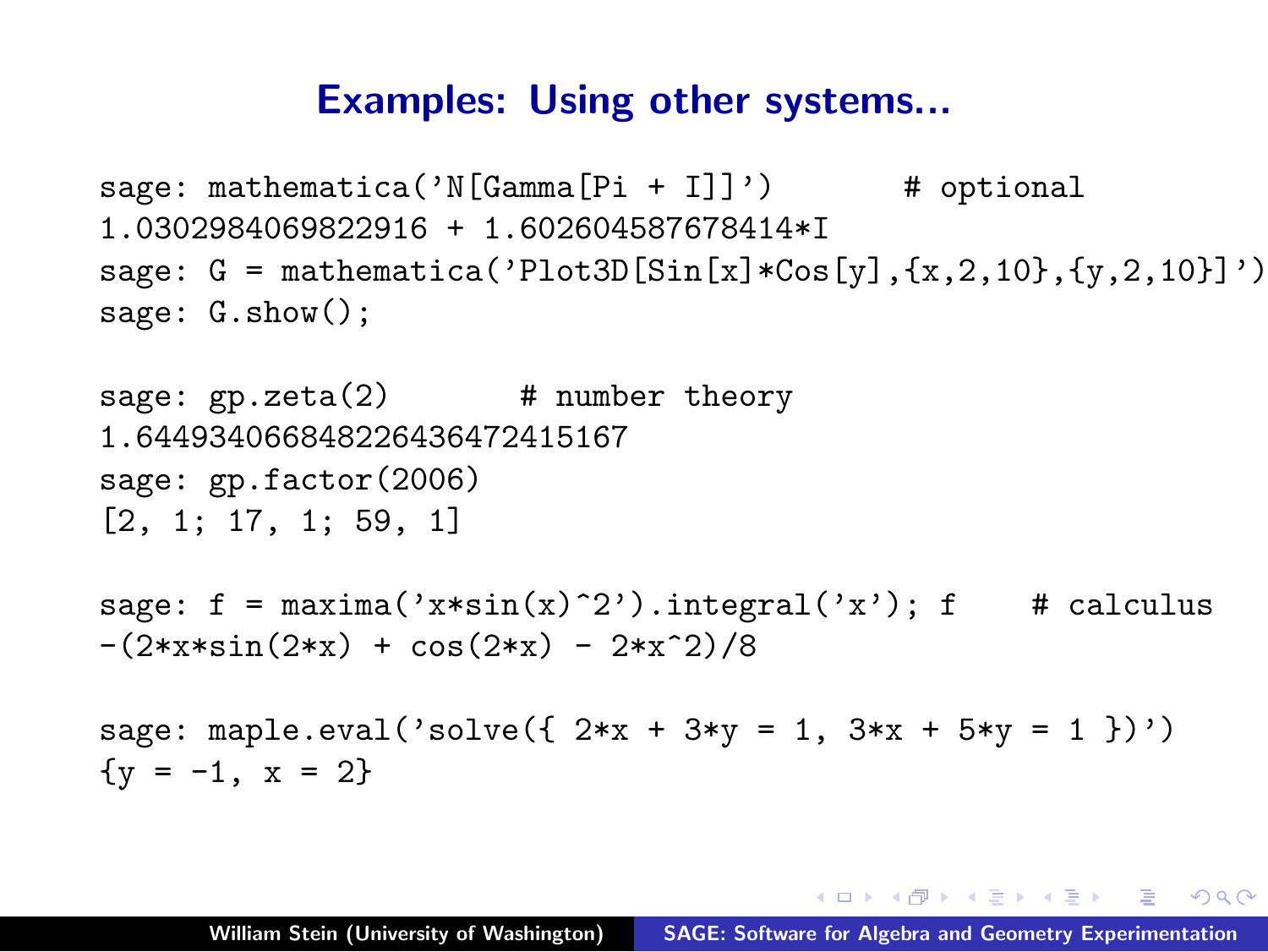## Linear Algebra

```
sage: A = MatrixSpace(QQ,3)([1,2,3, 4,5,6, 8,10,12]); A
\begin{bmatrix} 1 & 2 & 3 \end{bmatrix}[4, 5, 6][ 8 10 12]
sage: A.charpoly().factor()
x * (x^2 - 18*x - 15)sage: V = QQ^3sage: E = End(V); t = E(A); t
Free module morphism defined by the matrix
\begin{bmatrix} 1 & 2 & 3 \end{bmatrix}[4 \ 5 \ 6][ 8 10 12]
Domain: Vector space of dimension 3 over Rational Field
Codomain: Vector space of dimension 3 over Rational Field
```
マイ アンドラ エンド・エンジン こうしょう こうしょう こうしょう

 $\Omega$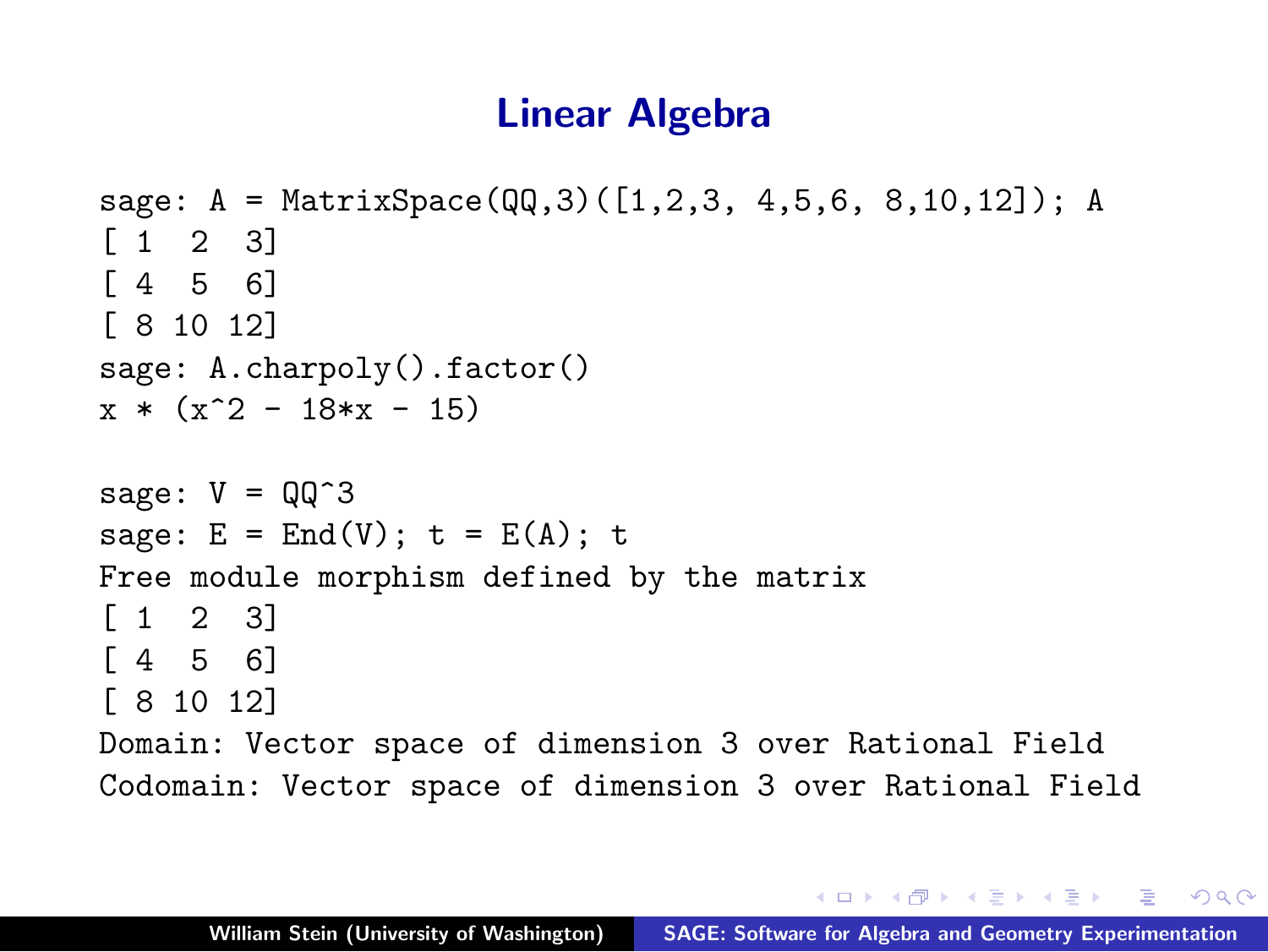#### Number Theory: Image of a line segment under  $L(E, s)$

```
sage: E = EllipticCurve('37a')
sage: v = E.Lseries_values_along(line(1, 1+10*I, 300)sage: w = [(z[1].real(), z[1].imag()) for z in v]
sage: L = line(w,</sub> <math>rgbcolor=(0.5,0,0))sage: L.save('line.png')
```


William Stein (University of Washington) [SAGE: Software for Algebra and Geometry Experimentation](#page-0-0)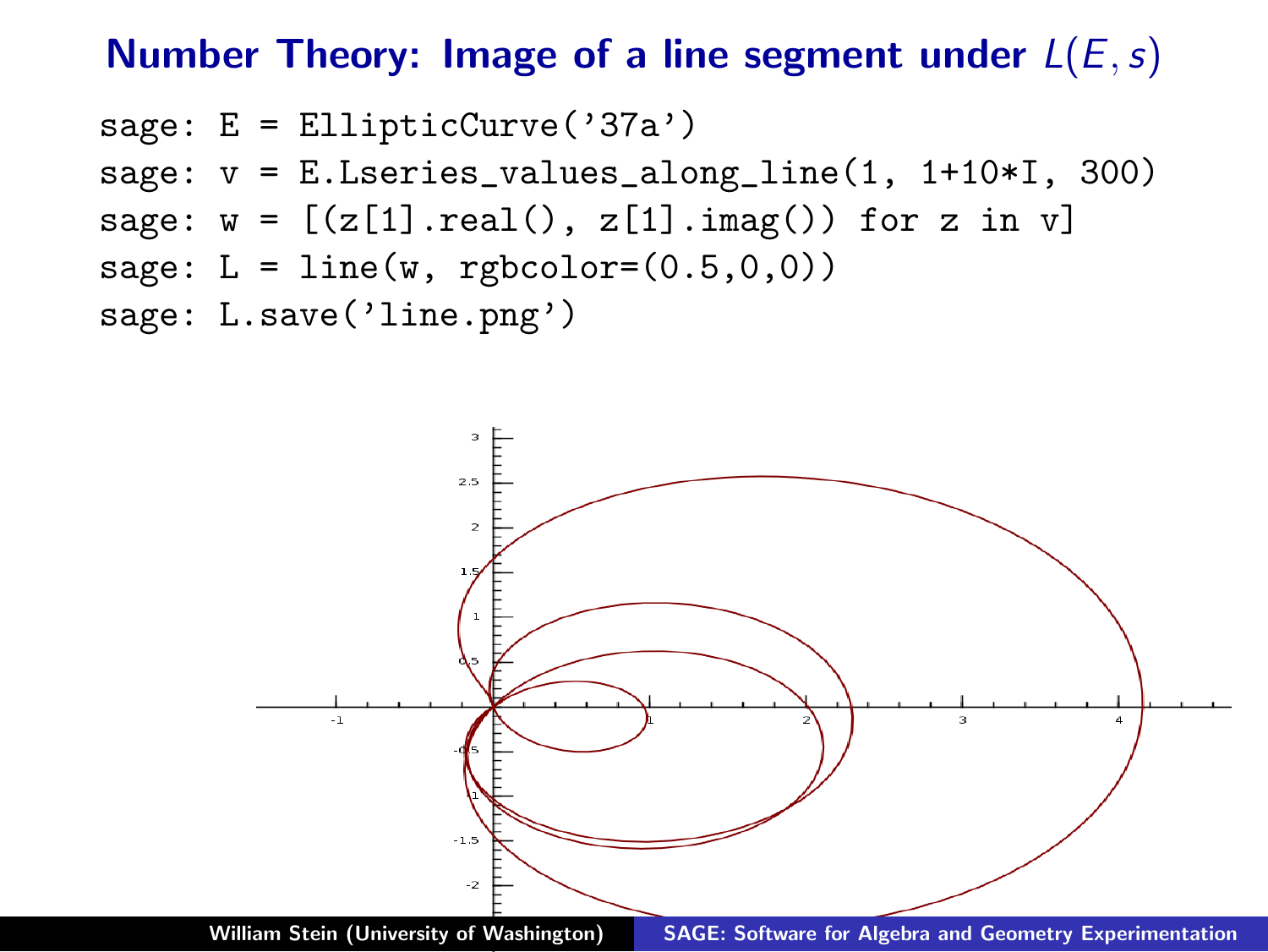# Saving and Loading Individual Objects

Most objects in SAGE can easily be loaded and saved in a compressed format. (This is a standard feature of Python!)

```
sage: V = VectorSpace(QQ, 5)
sage: W = V.submodule([[1,2,3,4,5],[2,3,4,5,3]]); W
Vector space of degree 5 and dimension 2 over Rational Fiel
Basis matrix:
\begin{bmatrix} 1 & 0 & -1 & -2 & -9 \end{bmatrix}[ 0 1 2 3 7]
sage: W.save('W')
...quit... and restart
sage: load('W')Vector space of degree 5 and dimension 2 over Rational Fiel
Basis matrix:
[...]
```
 $\mathcal{A} \oplus \mathcal{A} \oplus \mathcal{A} \oplus \mathcal{A} \oplus \mathcal{A} \oplus \mathcal{A} \oplus \mathcal{A} \oplus \mathcal{A}$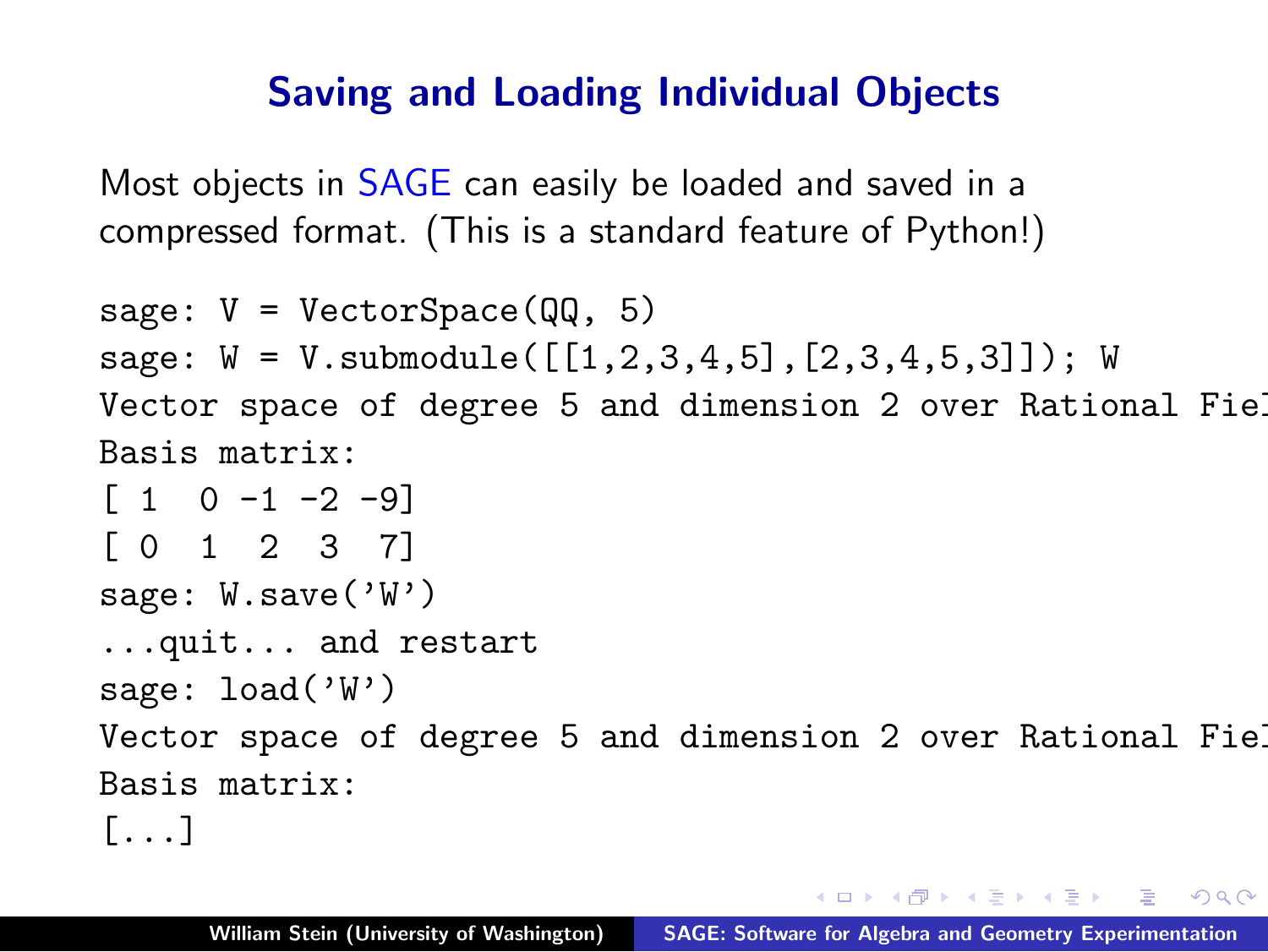## SAGE: The Future



- ▶ August 2006: MSRI grad student Workshop on Computing with Modular Forms (with SAGE).
- ▶ October 7-8, 2006: **SAGE Days 2** HERE in Seattle at UW!!
- ► UW startup money: Generous financial support for SAGE development (I've hired a team of **6 students**).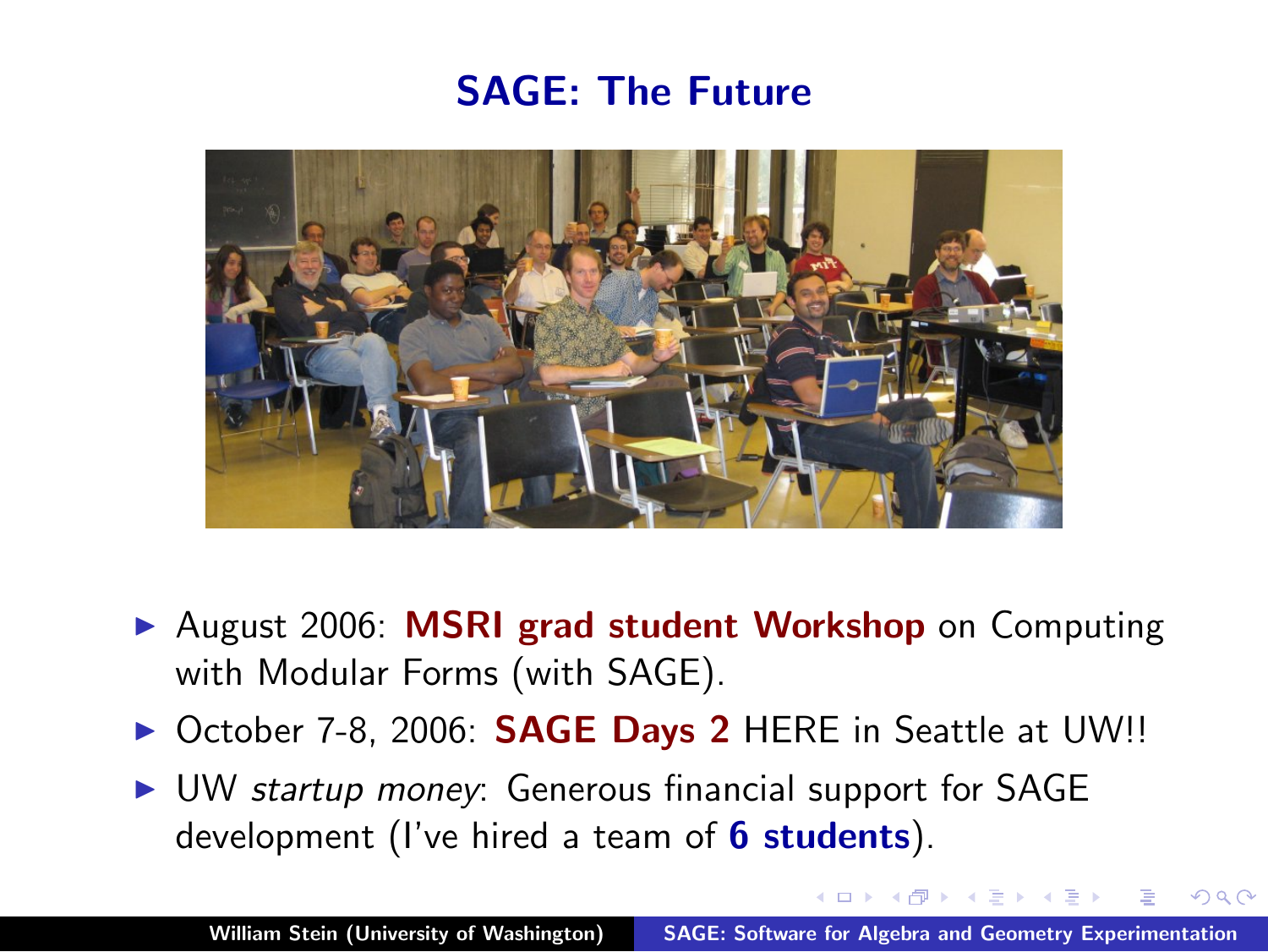# Web site

A Tour

William Stein (University of Washington) [SAGE: Software for Algebra and Geometry Experimentation](#page-0-0)

メロメ メ都 メメ きょくきょう

È

 $299$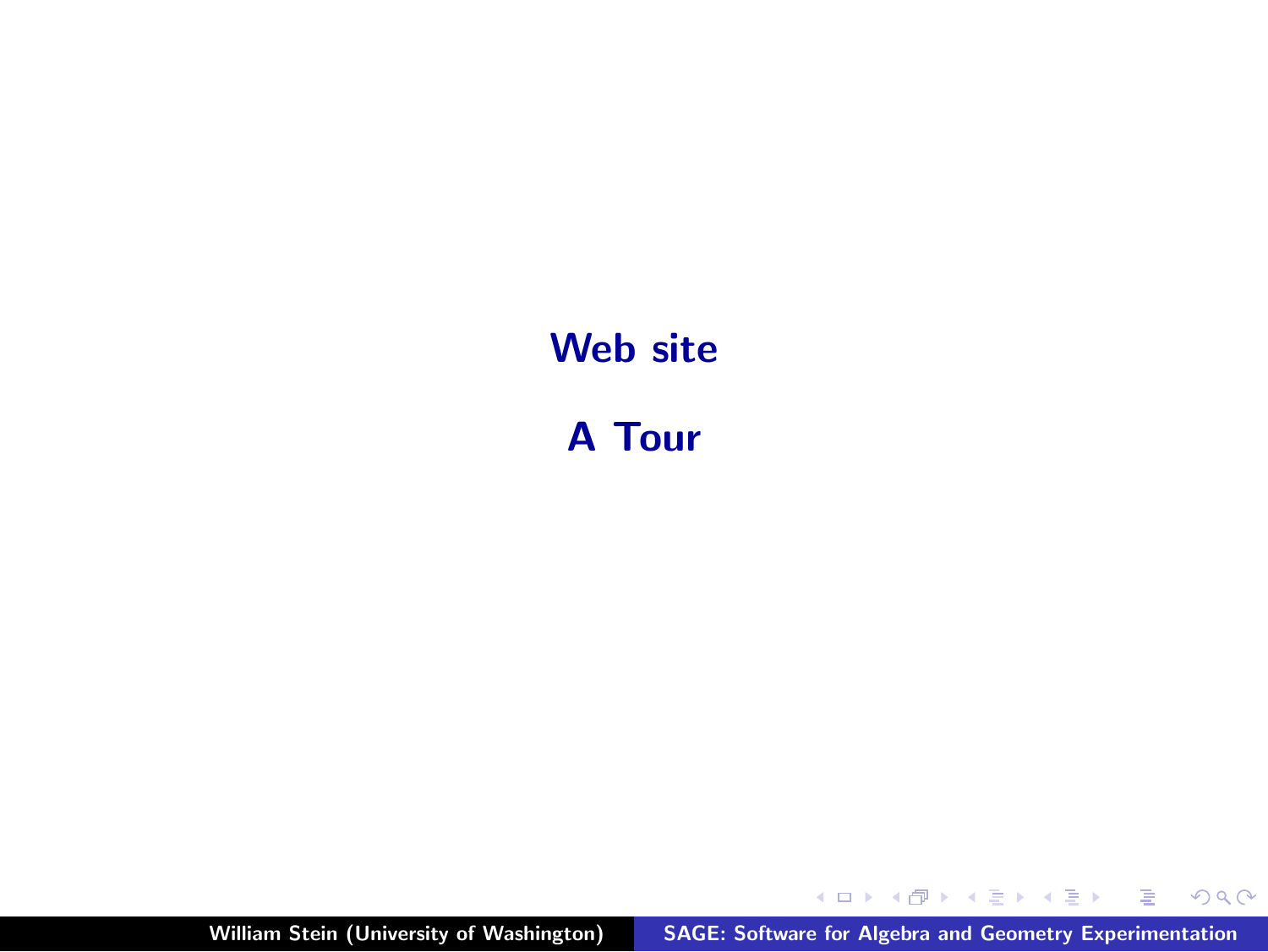Alex Clemesha

2D Plotting Demo

William Stein (University of Washington) [SAGE: Software for Algebra and Geometry Experimentation](#page-0-0)

イロト イ押 トイモト イモト

重

 $299$